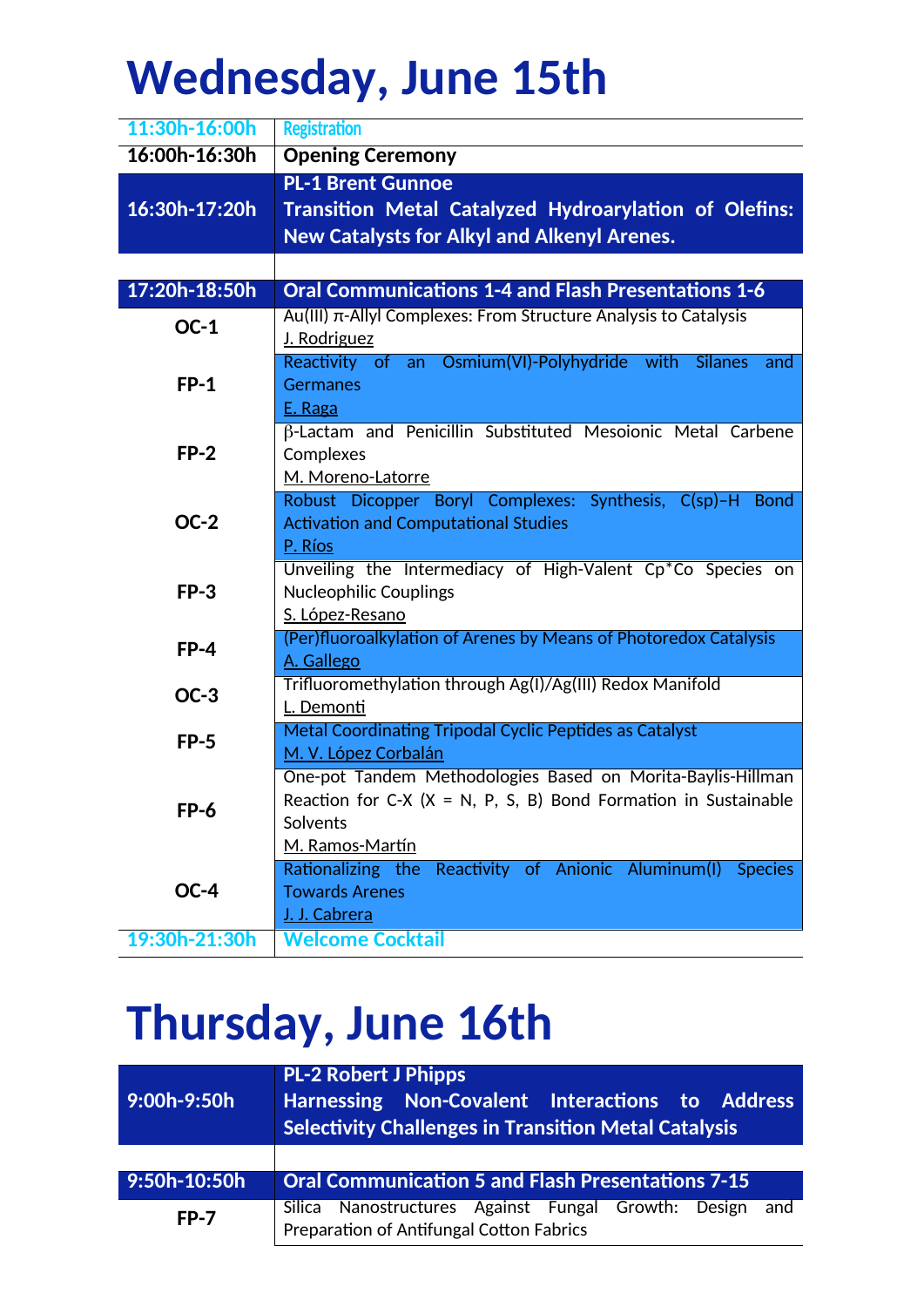| $FP-8$        | M. Liu                                                                                          |
|---------------|-------------------------------------------------------------------------------------------------|
|               | <b>Visible-Light-Promoted Deamination of Primary Amines</b>                                     |
|               | M. Martín                                                                                       |
|               | New Methodology to Synthesize Di- and Tetrahydropyran                                           |
| $FP-9$        | Spirocyclic Compounds                                                                           |
|               | J. Trujillo-Sierra                                                                              |
|               | Enhancement of a Gold(I) Complex Catalytic Activity: One-pot                                    |
| <b>FP-10</b>  | synthesis of Benzofulvenes                                                                      |
|               | S. Fernández                                                                                    |
| <b>OC-5</b>   | Synthetic Applications of Photoredox Catalysis In Living Cells                                  |
|               | M. Tomás-Gamasa                                                                                 |
|               | Cross-metathesis for the Efficient Synthesis of [FeFe] Hydrogenase                              |
| <b>FP-11</b>  | <b>Mimics</b>                                                                                   |
|               | S. Aguado                                                                                       |
|               | Enantioselective Addition of Remote Alkyl Radicals To Double                                    |
|               | Bonds by Merging Photocatalytic PCET and Chiral Lewis Acid                                      |
| <b>FP-12</b>  | Catalysis                                                                                       |
|               | N. Salaverri                                                                                    |
|               | Activation of C-H Bonds in Heterocycles Mediated by a Rhodium-                                  |
| <b>FP-13</b>  | <b>POP Complex</b>                                                                              |
|               | L. A. de las Heras                                                                              |
|               | Site-Selective Cobalt-Catalyzed Deuteration of Complex Molecules                                |
| <b>FP-14</b>  | S. Barranco                                                                                     |
|               | Redox-Switchable Gold(I) Catalyst: A Convenient Way for Studying                                |
|               |                                                                                                 |
|               |                                                                                                 |
| <b>FP-15</b>  | <b>Ligand-Derived Electronic Effects</b>                                                        |
|               | C. Ruiz-Zambrana                                                                                |
| 10:50h-11:30h | Coffee Break & Poster session (FP 1-25 + Posters 1-21)                                          |
|               | <b>PL-3 Karsten Meyer</b>                                                                       |
|               | "Super-Oxidized" Iron Nitrido & "Super-Reduced" Iron                                            |
| 11:30h-12:20h | Nitrosyl Complexes in tris-Carbene Coordination                                                 |
|               |                                                                                                 |
|               | Spheres - and How Iron Really Feels About it                                                    |
|               |                                                                                                 |
| 12:20h-13:20h | <b>Oral Communications 6-7 and Flash Presentations 16-21</b>                                    |
|               | Reduced Graphene Oxides as Carbocatalysts in Acceptorless                                       |
| <b>FP-16</b>  | Dehydrogenation of N-Heterocycles reaction                                                      |
|               | A. Mollar-Cuni                                                                                  |
|               | NH-Unprotected<br>Construction<br>of<br>Spiropyrrolidines<br>and                                |
|               | Spiroisoindolines by $[4+1]$ Cyclizations of $\gamma$ -Azidoboronic Acids with                  |
| <b>FP-17</b>  | <b>Cyclic N-Sulfonylhydrazones</b>                                                              |
|               | L. López                                                                                        |
|               |                                                                                                 |
| <b>FP-18</b>  | Origin of the Regio- and Enantio-Selective Pd-Catalyzed Allylic                                 |
|               | Amination: Experimental Evidence for an Inner-Sphere Mechanism<br>A. García-Roca                |
|               |                                                                                                 |
|               | Hydrogenation and Isomerization Reactions mediated by a Germyl-                                 |
| OC-6          | <b>Rhodium system</b>                                                                           |
|               | C. A. Theulier                                                                                  |
|               | Understanding the Catalysis by Bis-Selenonium Cations<br>as                                     |
| <b>FP-19</b>  | <b>Bidentate Chalcogen Bond Donors</b>                                                          |
| <b>FP-20</b>  | S. Portela<br>Stereoselective<br><b>Biheterocycles</b><br>Indole<br>Access<br>with<br>to<br>and |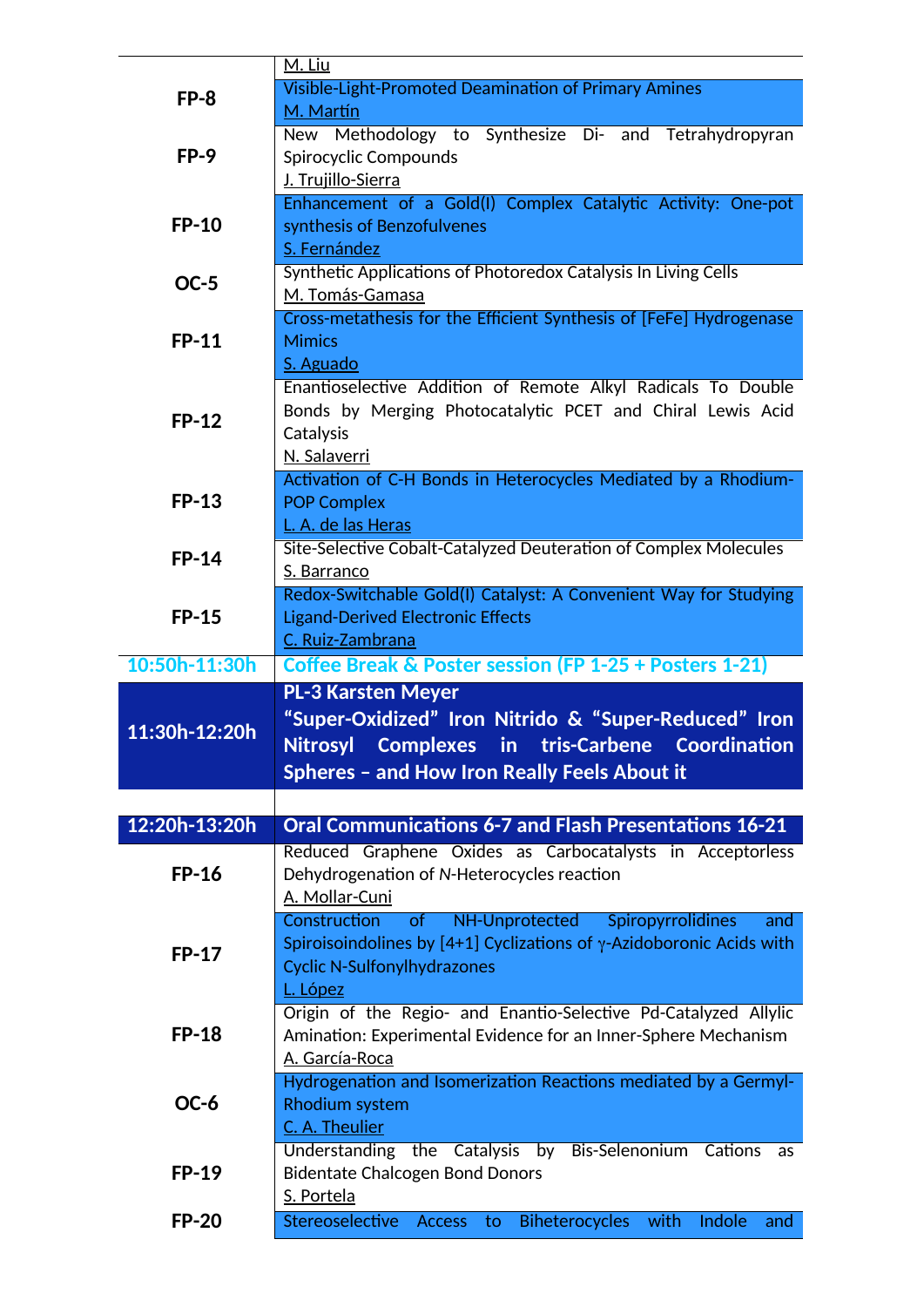|               | Dihydropyridinones or $\alpha$ -Methylene- $\gamma$ -Butyrolactam Scaffolds by |
|---------------|--------------------------------------------------------------------------------|
|               | <b>Means of Indium-Mediated Allylations</b>                                    |
|               | E. Blanco-López                                                                |
|               | Copper-Catalyzed Asymmetric Allylboration of Alkynes with Allylic              |
| <b>FP-21</b>  | gem-Dichlorides                                                                |
|               | A. Chaves Pouso                                                                |
| $OC-7$        | <b>Copper Catalyzed Dearomatization of N-Heteroaromatics</b>                   |
|               | M. Castiñeira Reis                                                             |
| 13:30h-16:00h | Lunch                                                                          |
| 16:00h-16:50h | PL-4 Elena Fernández (Rafael Usón Lecture)                                     |
|               | Reactivity of $\alpha$ -Boryl Carbanionic Species                              |
|               |                                                                                |
| 16:50h-17:25h | <b>Oral Communication 8 and Flash presentations 22-25</b>                      |
|               | Tuning the Cytotoxicity of bis-Phosphino-Amines Ruthenium(II)                  |
| <b>FP-22</b>  | para-Cymene Complexes for Clinical Development in Breast Cancer                |
|               | E. Domínguez-Jurado                                                            |
| <b>FP-23</b>  | Phosphorescent Ir(III) Complexes Derived From Purine Nucleobases               |
|               | C. Lorenzo-Aparicio                                                            |
| OC-8          | Prospects of Cyclometalated Ir(III) Complexes in Cancer Therapy                |
|               | V. Fernández-Moreira                                                           |
|               | Ir-Catalyzed Asymmetric Synthesis of Axially Chiral Alkenes by                 |
| <b>FP-24</b>  | <b>Atroposelective Hydroarylation</b>                                          |
|               | P. Vázquez-Domínguez                                                           |
| <b>FP-25</b>  | Silyl Formates for the Transfer Hydrosilylation of Ketones                     |
|               | R. Martín Romero                                                               |
| 17:25h-18:25h | Coffee Break and Poster session (FP 1-25 + Posters 1-21)                       |
|               | PL-5 Simon Aldridge                                                            |
| 18:30h-19:20h | Making and Breaking Bonds with Electron-Rich Main                              |
|               | <b>Group Compounds</b>                                                         |
|               |                                                                                |
| 19:30-20:30 h | <b>Meeting ORFEO-CINQA Committee</b>                                           |

## Friday, June 17th

| 9:00h-9:50h  | <b>PL-6 Sarah Reisman (Lilly Lecture)</b><br><b>Enantioselective Ni-Catalyzed Cross-Electrophile</b><br><b>Coupling</b> |
|--------------|-------------------------------------------------------------------------------------------------------------------------|
|              |                                                                                                                         |
| 9:50h-10:50h | <b>Oral Communication 9 and Flash presentations 26-34</b>                                                               |
| $FP-26$      | Modulating CO <sub>2</sub> Activation through Cooperative Iron-Lewis Acid<br>Systems<br>H. Corona                       |
| <b>FP-27</b> | Alkynyl Ligands as Building Blocks for new Phosphorescent<br>Iridium(III) Emitters<br>M. Benítez                        |
| <b>FP-28</b> | Synthesis of Polyconjugated Bicolor Fluorophores by Palladium-<br><b>Catalyzed Cross-Coupling Reactions</b>             |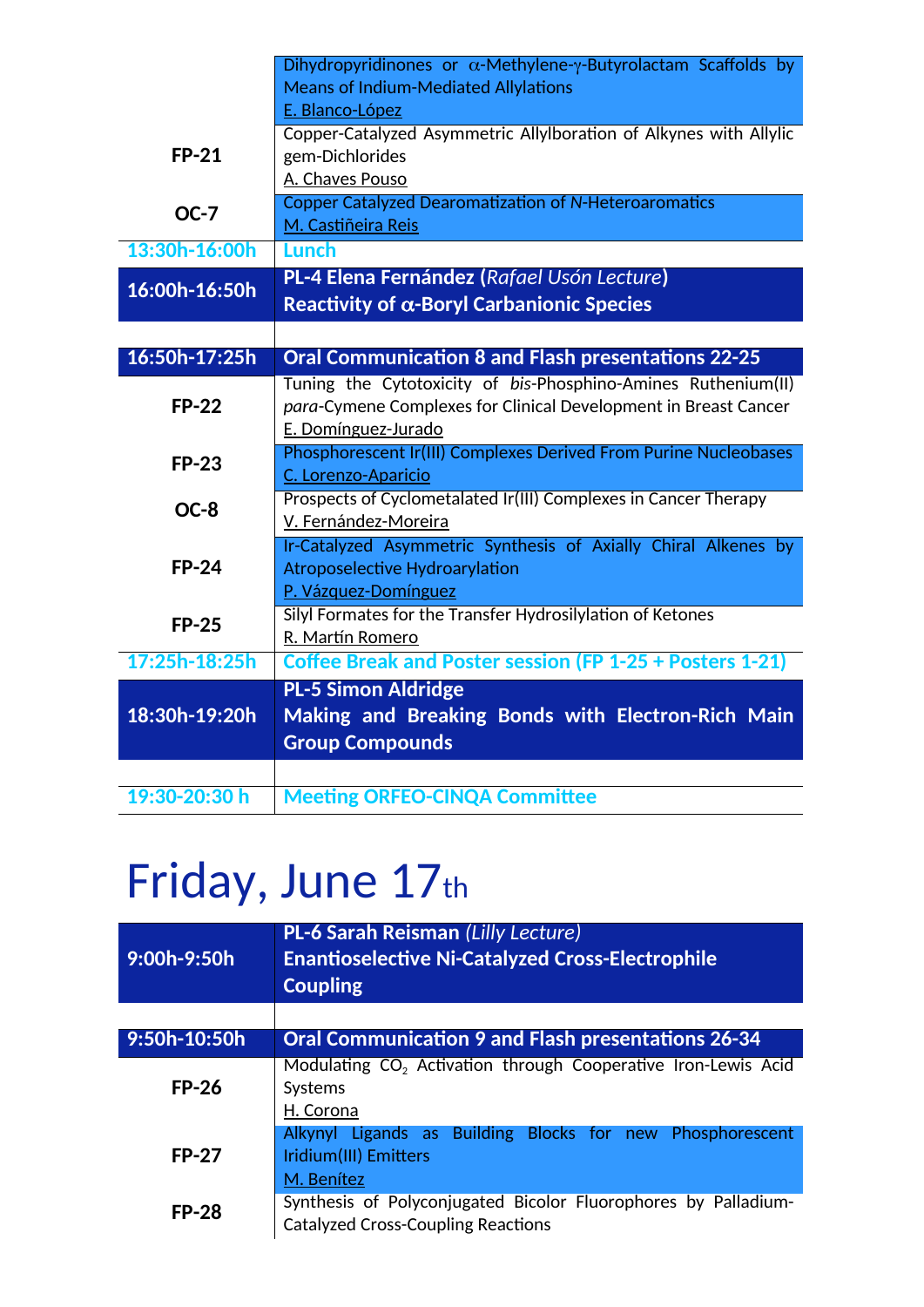|               | <b>B.</b> Aparicio                                                           |
|---------------|------------------------------------------------------------------------------|
| <b>FP-29</b>  | Synthesis,<br>Reactivity and Catalytic Applications<br>of<br><b>Novel</b>    |
|               | <b>Heteroscorpionate Calcium Complexes</b>                                   |
|               | E. Francés-Poveda                                                            |
|               | Hydrogen Evolution and Water Oxidation through Molecular                     |
| $OC-9$        | <b>Catalysis: Mechanisms and Devices</b>                                     |
|               | C. Gimbert-Suriñach                                                          |
|               | Functionalization of Unsaturated Organic Molecules Promoted by               |
| <b>FP-30</b>  | <b>Polyhydride Complexes</b>                                                 |
|               | S. Paz                                                                       |
|               | Divergent Reactivity of an Ir(III) Complex Towards Carbon                    |
| <b>FP-31</b>  | Nucleophiles: a Non-Innocent Cp*                                             |
|               | A. Pita-Milleiro<br>Boron-Derived Luminescent Compounds with Amidine Ligands |
| <b>FP-32</b>  | <b>B. Parra-Cadenas</b>                                                      |
|               | Photocatalytic Synthesis of Thioamides from Nitrile Compounds                |
| <b>FP-33</b>  | J. Cucurull-Pastor                                                           |
|               | Cr-Mediated Homogeneous CO <sub>2</sub> Reduction Electrocatalysis           |
| <b>FP-34</b>  | J. J. Moreno                                                                 |
|               | <b>Coffee Break and Poster session</b>                                       |
| 10:50h-11:30h |                                                                              |
|               | (FP 26-46 + Posters 22-46)                                                   |
| 11:30h-12:20h | <b>PL-7 Bill Morandi (EUJIC Lecture)</b>                                     |
|               | <b>Recent Developments in Shuttle Catalysis</b>                              |
|               |                                                                              |
|               | <b>Oral Communications 10-11 and Flash presentations 35-</b>                 |
| 12:20h-13:20h |                                                                              |
|               | 40                                                                           |
|               | and Photophysical Properties<br>of<br>Pseudo-<br>Synthesis                   |
| <b>FP-35</b>  | Tris(heteroleptic) Phosphorescent Ir(III) complexes                          |
|               | L. Benavent                                                                  |
|               | Fixation of Carbon Dioxide into Cyclic Carbonates by Iron                    |
| <b>FP-36</b>  | <b>Complexes</b>                                                             |
|               | M. del Prado                                                                 |
|               | Iridium and Rhodium(I) Complexes Based on NHC-NDI Ligands with               |
| <b>FP-37</b>  | Redox-Switchable Catalytic Applications                                      |
|               | C. L. Gutiérrez-Peña                                                         |
|               | A Binuclear Cobalt Complex for Molecular Co <sub>2</sub> Electrocatalitic    |
| <b>OC-10</b>  | Reduction                                                                    |
|               | O. Rivada-Wheelaghan                                                         |
|               | Synthesis and Reactivity of New Osmium Derivatives Containing                |
| <b>FP-38</b>  | Os-S Bonds                                                                   |
|               | N. R. Picazo                                                                 |
|               | Nickel-Catalyzed C(sp3)-C(sp3)<br>Reductive Cross-Electrophile               |
| <b>FP-39</b>  | Coupling for the Synthesis of Dihydro Stilbenes Derivatives                  |
|               | L. Blanco                                                                    |
|               | Dehydrogenation<br>Catalysed<br><b>Iridium</b><br>Borane<br>Ammonia<br>by    |
| <b>FP-40</b>  | Complexes with Lutidine-Derived CNN(H) Pincer Ligands                        |
|               | I. Ortega-Lepe                                                               |
|               | Mechanistic Studies on Ru and Fe Carbene-Supported Complexes                 |
| <b>OC-11</b>  | for $CO2$ Electroreduction                                                   |
| 13:30h-16:00h | S. Gonell<br>Lunch                                                           |